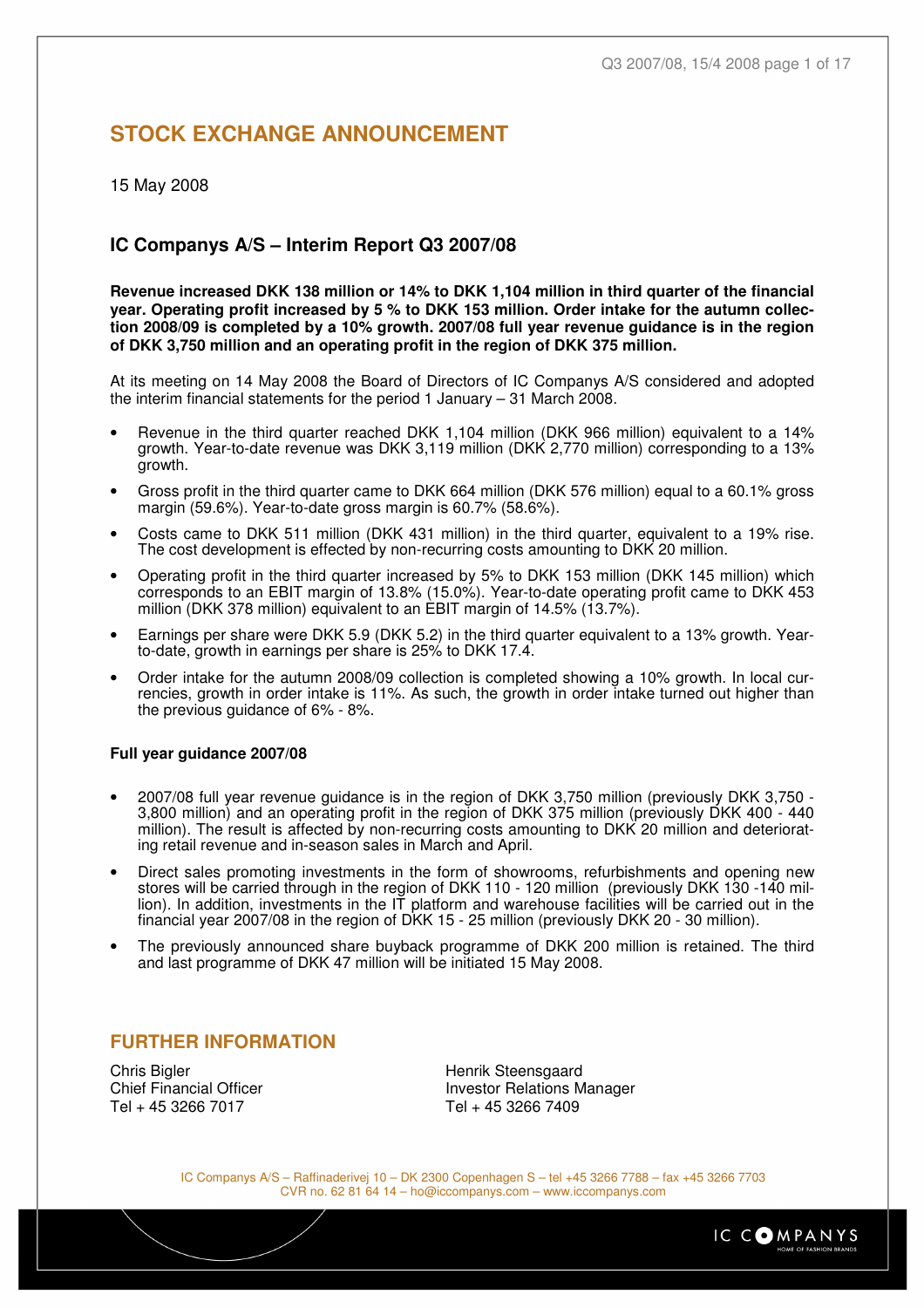# **FINANCIAL HIGHLIGHTS AND KEY RATIOS**

|                                                                        | Q3                  | Q3            |                     |                     |                      |
|------------------------------------------------------------------------|---------------------|---------------|---------------------|---------------------|----------------------|
|                                                                        | 2007/08<br>3 months | 2006/07       | 2007/08<br>9 months | 2006/07<br>9 months | 2006/07<br>12 months |
| DKK million                                                            |                     | 3 months      |                     |                     |                      |
| Income statement                                                       |                     |               |                     |                     |                      |
| Revenue                                                                | 1,103.9             | 966.3         | 3,119.1             | 2,769.5             | 3,353.8              |
| Gross profit                                                           | 663.7               | 576.4         | 1,892.7             | 1,622.3             | 1,982.9              |
| Operating profit before depreciation & amortisation (EBITDA)           | 183.4               | 170.0         | 534.6               | 448.3               | 436.4                |
| Operating profit before goodwill amortisation and special items        | 152.5               | 145.4         | 453.1               | 378.1               | 342.5                |
| Operating profit (EBIT)                                                | 152.5               | 145.4         | 453.1               | 378.1               | 340.1                |
| Net financial items                                                    | (6.6)               | (7.5)         | (19.9)              | (14.9)              | (19.7)               |
| Profit before tax                                                      | 146.0               | 137.9         | 433.3               | 363.2               | 320.4                |
| Profit for the period                                                  | 105.1               | 97.9          | 311.9               | 257.9               | 240.6                |
| <b>Balance sheet</b>                                                   |                     |               |                     |                     |                      |
| Non-current assets                                                     | 842.9               | 859.5         | 842.9               | 859.5               | 816.1                |
| <b>Current assets</b>                                                  | 1,436.6             | 1,161.9       | 1,436.6             | 1,161.9             | 1.033.2              |
| <b>Total assets</b>                                                    | 2,279.5             | 2,021.4       | 2,279.5             | 2,021.4             | 1,849.3              |
| Equity                                                                 | 671.5               | 690.2         | 671.5               | 690.2               | 566.6                |
| <b>Total liabilities</b>                                               | 1,608.0             | 1,331.2       | 1,608.0             | 1,331.2             | 1,282.7              |
| <b>Cash flow statement</b>                                             |                     |               |                     |                     |                      |
| Cash flow from operating activities                                    | (65.4)              | (88.8)        | 104.5               | 78.6                | 291.2                |
| Cash flow from investing activities                                    | (31.2)              | (35.1)        | (105.9)             | (151.3)             | (186.4)              |
| Cash flow from operating and investing activities                      | (96.6)              | (123.9)       | (1.5)               | (72.7)              | 104.8                |
| Cash flow from financing activities                                    | (95.1)              | (82.7)        | (171.5)             | (170.0)             | (261.5)              |
| Cash flow for the period                                               | (191.7)             | (206.6)       | (173.0)             | (242.7)             | (156.7)              |
| Key ratios                                                             |                     |               |                     |                     |                      |
| Gross margin (%)                                                       | 60.1                | 59.6          | 60.7                | 58.6                | 59.1                 |
| EBITDA margin (%)                                                      | 16.6                | 17.6          | 17.1                | 16.2                | 13.0                 |
| EBIT margin (%)                                                        | 13.8                | 15.0          | 14.5                | 13.7                | 10.1                 |
| Return on equity (%)                                                   | 17.0                | 14.6          | 45.8                | 40.6                | 42.0                 |
| Equity ratio (%)                                                       | 29.5                | 34.1          | 29.5                | 34.1                | 30.6                 |
| Average capital employed including goodwill                            | 1,386.2             | 1,295.3       | 1,337.7             | 1,236.9             | 1.126.5              |
| Return on capital employed (%)                                         | 11.0                | 11.2          | 33.9                | 30.6                | 30.4                 |
| Net interest-bearing debt, end of period<br>Financial leaverage (%)    | 730.6<br>108.8      | 653.7<br>94.7 | 730.6<br>108.8      | 653.7<br>94.7       | 557.6<br>98.4        |
| Share data*                                                            |                     |               |                     |                     |                      |
|                                                                        |                     |               |                     |                     |                      |
| Diluted average number of shares excluding treasury shares (thousand)  | 17,471.3            | 18,132.8      | 17,629.6            | 18,234.1            | 18,126.8             |
| Market price, end of period, DKK                                       | 180.0               | 317.5         | 180.0               | 317.5               | 318.0                |
| Diluted earnings per share, DKK                                        | 5.9                 | 5.2           | 17.4                | 13.9                | 12.9                 |
| Diluted cash flow per share, DKK                                       | (3.7)               | (4.9)         | 5.9                 | 4.3                 | 16.0                 |
| Diluted net asset value per share, DKK<br>Diluted price / earning, DKK | 37.5<br>30.5        | 38.0<br>60.5  | 37.5<br>10.3        | 38.0<br>22.8        | 31.5<br>24.7         |
| <b>Employees</b>                                                       |                     |               |                     |                     |                      |
|                                                                        |                     |               |                     |                     |                      |
| Number of employees (full-time equivalents at the end of the period)   | 2,436               | 2,207         | 2,436               | 2,207               | 2,252                |

The key ratios and share data have been calculated according to the recommendations in "Recommendations and Ratios 2005" issued by the Danish Society of Financial Analysts. The equity ratio is calculated as the equity at period end divided by the total assets at period end.

\* The effect of IC Companys' programmes for share options and warrants has been included in the diluted values. Comparative figures which include number of shares have been adjusted with an adjustment factor of 0,9969 for the effect of employees' exercise of warrants.

## **DISCLAIMER**

This announcement contains future-orientated statements regarding the Company's future development and results and other statements that are not historic facts. Such statements are based on the currently well-founded prerequisites and expectations of the management that may prove erroneous. The actual results may deviate considerably from what has been outlined as planned, assumed, assessed or forecast in this announcement.

This announcement is a translation from the Danish language. In the event of any discrepancy between the Danish and English versions, the Danish version shall prevail.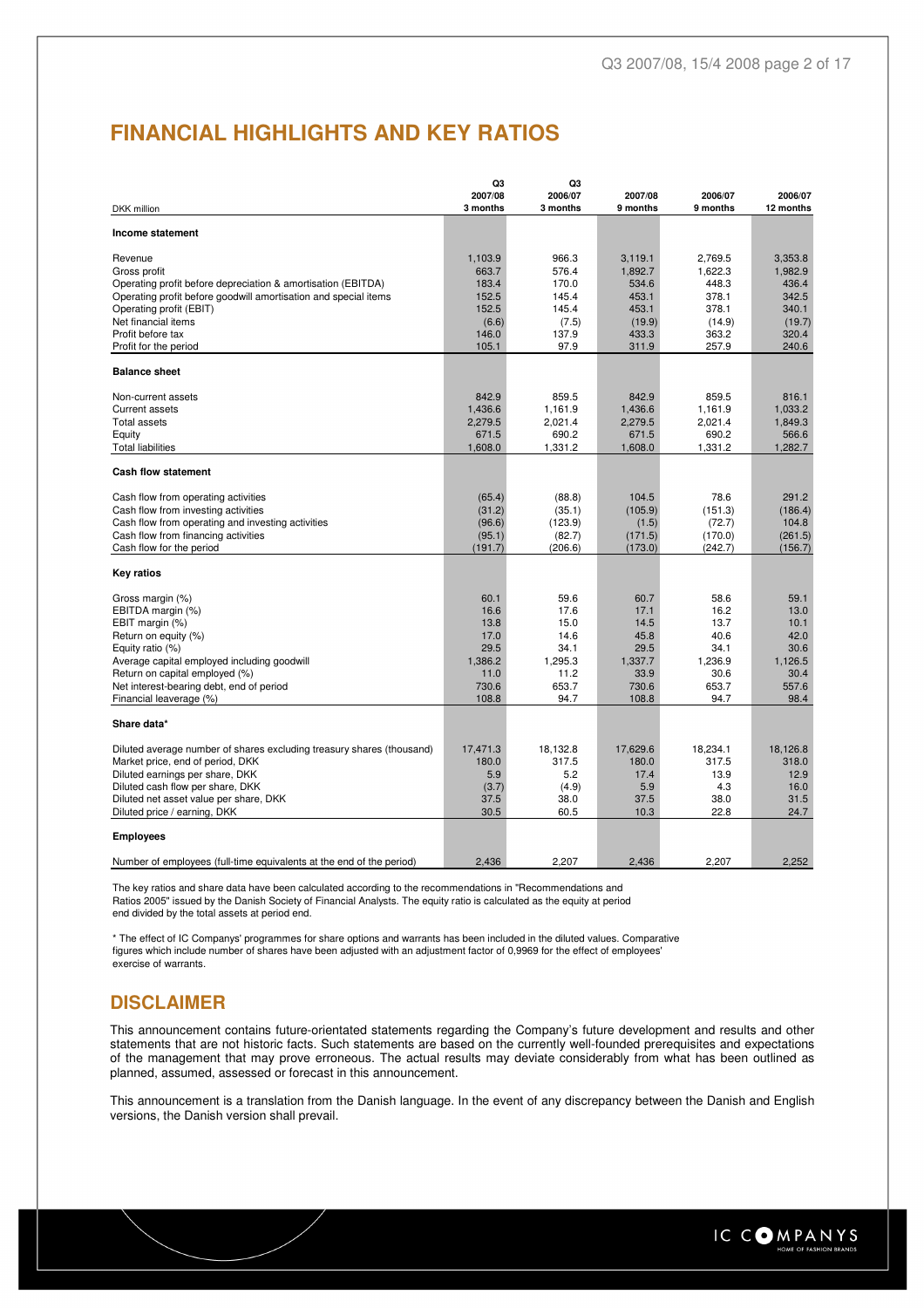## **SUMMARY**

#### **Changes to the Executive Board**

In line with IC Companys A/S' continued ambition to develop the company further, the Board of Directors has, as previously announced, appointed Niels Mikkelsen as new Chief Executive Officer. Niels Mikkelsen takes up the position 1 August 2008, at which point the company's CEO, Henrik Theilbjørn, resigns. Henrik Theilbjørn will carry out his responsibilities until Niels Mikkelsen joins the company.

Niels Mikkelsen, 43, comes from a position at Esprit de Corp. Since 1998, Niels Mikkelsen has been responsible for the Nordic and Baltic countries, where he has generated a significant growth in turnover as well as in earnings. From 1996 to 1998, Niels Mikkelsen worked for InWear Group (today IC Companys A/S), most recently as Country Manager for Denmark.

In connection with the above, CFO Chris Bigler, 38, was appointed member of the Executive Board. Chris Bigler, 38, has been employed with IC Companys since 2002 and since 2004 as CFO. Chris Bigler has thus since 2004 had a significant role in the turnaround of the company. Today Chris Bigler has the responsibility for finance, administration, Risk Management, Treasury, Shared Service, Investor Relations as well as the entire IT area.

As previously announced, COO Mikkel Vendelin Olesen has accepted an offer to become Chief Executive Officer outside the group. Therefore he resigns from his position in IC Companys A/S as at 31 October 2008. Mikkel Vendelin Olesen will carry out his current responsibilities in the group until he resigns by the end of October 2008.

In consultation with Niels Mikkelsen and Chris Bigler, the Board of Directors will assess the short term need of filling the position as Chief Operating Officer.

The changes to the Executive Board will have no effect on initiatives already launched.

#### **Initiatives launched**

The Group has recently launched a 3-year investment programme for Jackpot and Cottonfield in Eastern Europe (Poland, the Czech Republic and Hungary). Jackpot and Cottonfield, which in these countries are exclusively distributed via own retail, have seen a very encouraging development during the past years. Retail revenue in Eastern Europe for these brands is expected to double over the 3-year period from the current level of DKK 150 million. In 2008/09, 20 - 30 store openings are planned.

The Group has adjusted the sales organisation in China. Revenue growth in China has not matched investments in distribution and organisation, which has resulted in an adjustment of the organisation. No further store openings are expected in China until 2009. The Group operates a total of 35 concessions and 8 franchise stores in China.

The Group has decentralised an internal marketing bureau, which until now carried out tasks for primarily InWear, Jackpot, Matinique, Cottonfield and Part Two. Consequently, a number of employees have been transferred to the relevant brand organisations. The initiative results in a simpler group organisation, strengthens the brand organisation and anchors the identity building activities in the brand organisation. Subsequently, the Group has also begun divesting an internal PR department in an external company, of which the management hitherto will take over ownership. The cost-savings from these initiatives is expected to amount to a total of DKK 10 million in 2008/09.

The resource allocation to the Group brands in the ongoing budget process for 2008/09 is highly differentiated between the Group brands. In this process, it is also planned to capitalise on the vast number of investments made in the Group's shared platform over the past years. Therefore, zero growth is expected in the costs of the shared platform.

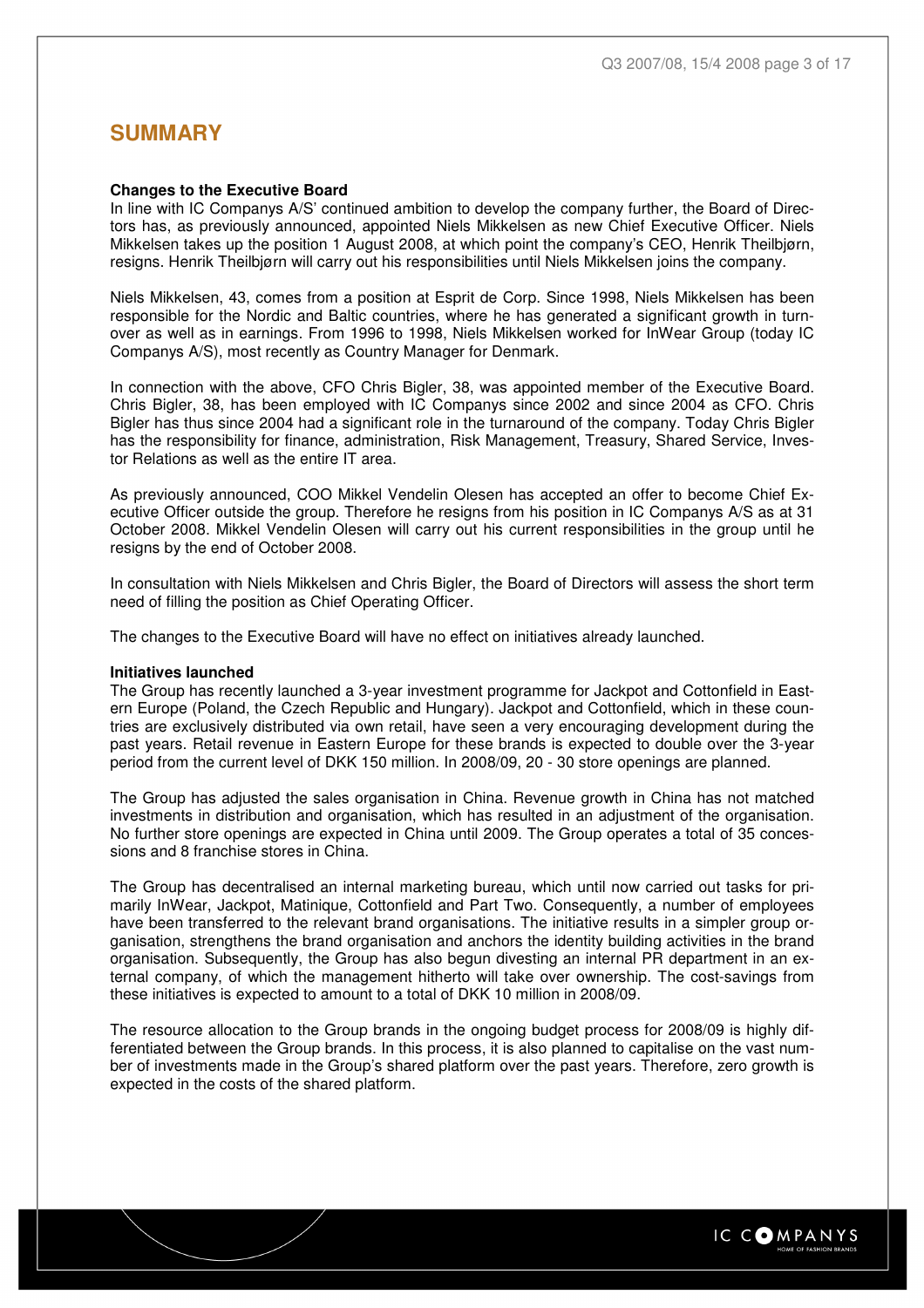## **REVENUE DEVELOPMENT**

Revenue in the third quarter rose to DKK 1,104 million (DKK 966 million), which is equivalent to 14% growth. Revenue growth was affected positively by net store openings amounting to DKK 20 million and adversely affected by exchange rate conversion of DKK 3 million.

#### **Sales performance own brands:**

|                            |            |            |        | 9 months | 9 months |        |
|----------------------------|------------|------------|--------|----------|----------|--------|
| DKK million                | Q3 2007/08 | Q3 2006/07 | Growth | 2007/08  | 2006/07  | Growth |
|                            |            |            |        |          |          |        |
| Peak Performance           | 266        | 216        | 23%    | 814      | 711      | 14%    |
| InWear                     | 154        | 157        | $-2%$  | 441      | 436      | 1%     |
| Tiger of Sweden            | 156        | 125        | 24%    | 421      | 326      | 29%    |
| Jackpot                    | 133        | 133        | 0%     | 355      | 357      | $-1%$  |
| Cottonfield                | 87         | 71         | 23%    | 240      | 216      | 11%    |
| Matinique                  | 80         | 66         | 20%    | 239      | 194      | 23%    |
| Part Two                   | 69         | 59         | 16%    | 175      | 155      | 13%    |
| By Malene Birger           | 67         | 49         | 35%    | 154      | 107      | 44%    |
| Saint Tropez               | 35         | 35         | 0%     | 113      | 118      | $-5%$  |
| Soaked in Luxury           | 27         | 29         | $-7%$  | 82       | 84       | $-3%$  |
| Designers Remix Collection | 24         | 19         | 24%    | 57       | 42       | 35%    |
| <b>Total own brands</b>    | 1,096      | 959        | 14%    | 3,091    | 2,746    | 13%    |

Growth was generated in the Group brands in the third quarter 2007/08 at a combined rate of 14%. Peak Performance, Tiger of Sweden, Cottonfield, Matinique, Part Two, By Malene Birger and Designers Remix Collection advanced by double-digit growth rates, whereas InWear, Saint Tropez and Soaked in Luxury declined.

#### **Sales performance for own brands market breakdown:**

|                         |            |            |        | 9 months | 9 months |        |
|-------------------------|------------|------------|--------|----------|----------|--------|
| DKK million             | Q3 2007/08 | Q3 2006/07 | Growth | 2007/08  | 2006/07  | Growth |
|                         |            |            |        |          |          |        |
| Sweden                  | 241        | 212        | 13%    | 694      | 625      | 11%    |
| Denmark                 | 217        | 177        | 23%    | 606      | 506      | 20%    |
| Norway                  | 111        | 84         | 32%    | 297      | 233      | 28%    |
| Holland                 | 80         | 81         | $-1%$  | 238      | 236      | 1%     |
| Belgium                 | 58         | 51         | 13%    | 165      | 144      | 14%    |
| Finland                 | 62         | 50         | 25%    | 156      | 140      | 11%    |
| UK and Ireland          | 52         | 60         | $-13%$ | 146      | 155      | $-6%$  |
| Germany                 | 51         | 44         | 15%    | 142      | 130      | 9%     |
| Schwitzerland           | 32         | 26         | 23%    | 94       | 85       | 10%    |
| Canada                  | 38         | 29         | 31%    | 93       | 75       | 24%    |
| Poland                  | 27         | 21         | 28%    | 91       | 67       | 35%    |
| Spain                   | 21         | 24         | $-15%$ | 53       | 63       | $-15%$ |
| Austria                 | 16         | 11         | 41%    | 51       | 44       | 18%    |
| Russia                  | 16         | 23         | $-30%$ | 50       | 56       | $-11%$ |
| France                  | 16         | 13         | 22%    | 42       | 38       | 12%    |
| Other                   | 59         | 53         | 12%    | 173      | 149      | 17%    |
| <b>Total own brands</b> | 1,096      | 959        | 14%    | 3,091    | 2,746    | 13%    |

Sweden, Denmark, Norway, Belgium, Finland, Germany, Schwitzerland, Canada, Poland, Austria and France all achieve double-digit growth rates in the third quarter 2007/08.

The Group's Russian partner is consolidating after several years of significant growth. Against this background, a modest setback for Russia is forecast for the full year 2007/08.

In Spain the Group's operations are primarily agent-based and the Group has tightened credit lines and in the same process reviewed the customer portfolio, which has caused a revenue fall in the third quarter. A setback in Spain is expected throughout the full year 2007/08.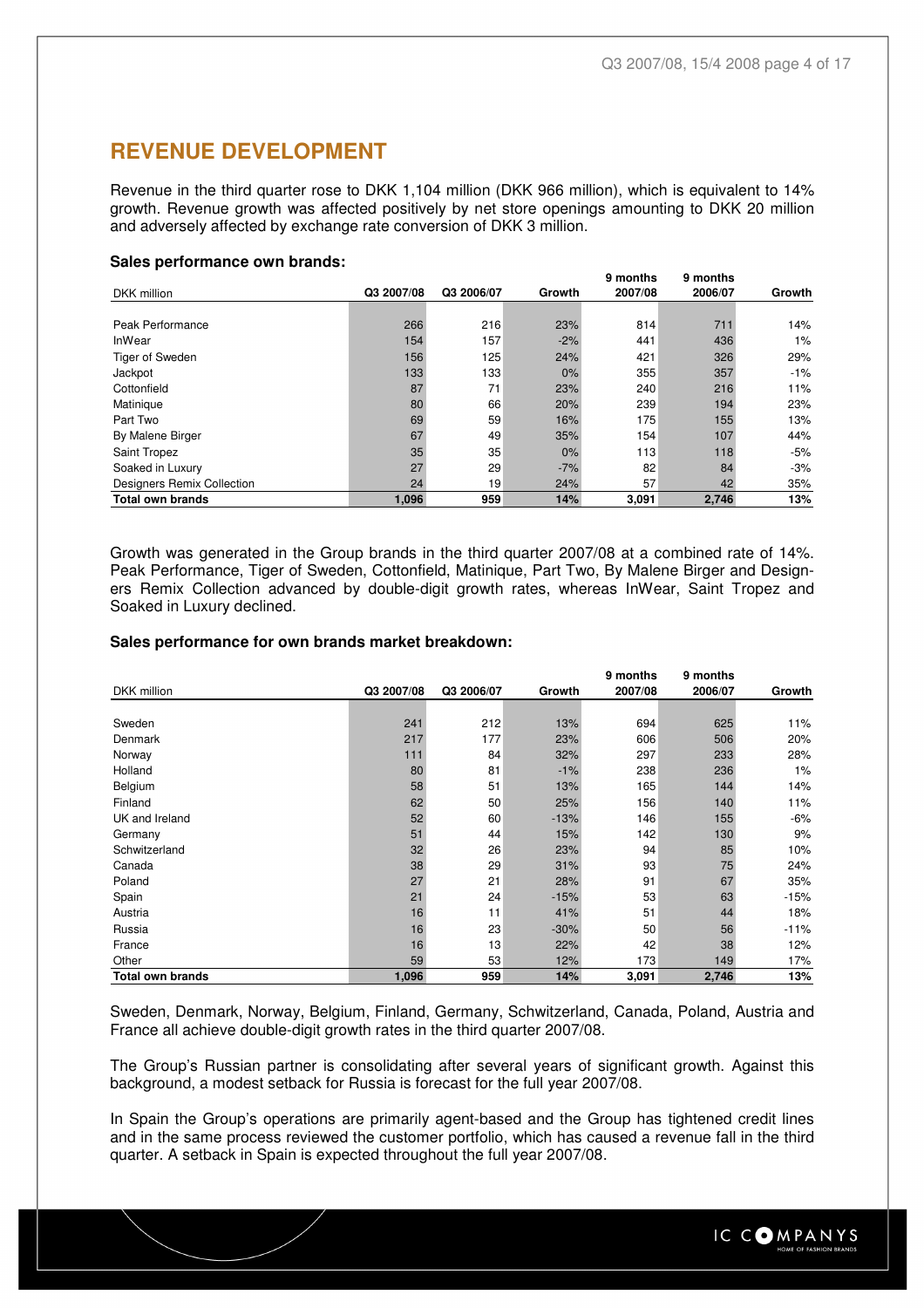## **DISTRIBUTION CHANNELS**

#### **Wholesale operation**

In the third quarter, wholesale revenue reached DKK 831 million (DKK 728 million) representing a combined 14% growth. The total preorder revenue in the third quarter moved up by 15% and inseason sales increased by 5%. This includes franchise revenue, which rose 41%.

Wholesale profit in the third quarter increased 16% to DKK 204 million (DKK 177 million) which corresponds to a wholesale profit margin of 24.8% (24.3%).

Growth in order intake for the autumn 2008/09 collection was 10%. In local currencies the growth in order intake is 11%. As such, the growth in order intake was higher than the guidance indicating 6% - 8%. This is mainly due to higher growth than was expected in Peak Performance, By Malene Birger, Part Two, Matinique and Designers Remix Collection.

| Growth                     | Autumn<br>2008/09 | 12 months<br>2007/08 | 12 months<br>2006/07 |
|----------------------------|-------------------|----------------------|----------------------|
|                            |                   |                      |                      |
| Peak Performance           | 14%               | 16%                  | 22%                  |
| Tiger of Sweden            | 18%               | 43%                  | 5%                   |
| <b>InWear</b>              | $-17%$            | 1%                   | 11%                  |
| Jackpot                    | $-4%$             | $-15%$               | $-10%$               |
| Matinique                  | 12%               | 21%                  | 16%                  |
| Cottonfield                | $-2%$             | 8%                   | 17%                  |
| Part Two                   | 16%               | 11%                  | 14%                  |
| By Malene Birger           | 31%               | 39%                  | 32%                  |
| Soaked in Luxury           | 21%               | 10%                  | 9%                   |
| Designers Remix Collection | 24%               | 28%                  | 68%                  |
| <b>Total</b>               | 10%               | 12%                  | 12%                  |

Peak Performance, Tiger of Sweden, Matinique, Part Two, By Malene Birger, Soaked in Luxury and Designers Remix Collection all advanced by double-digit growth rates, whereas InWear, Jackpot and Cottonfield declined.

Order intake for the summer 2008/09 collection started in mid-April and completion is expected by the end of May 2008.

#### **Retail operation**

In the third quarter, retail revenue came to DKK 242 million (DKK 211 million) corresponding to a 15% growth. Revenue was positively affected by scheduled net store openings and expansions amounting to DKK 20 million.

In the third quarter 2007/08, development in same-store sales (organic revenue development) achieved a combined 7% growth. Compared to previous quarters, the growth rate is lower, which is solely attributable to the development in March, during which the same-store growth seen isolated was negative by 4%. This development continued throughout April with a negative growth of 2%, whereas the first 14 days of May saw a positive upturn as compared to last year. The accumulated growth in same-store sales for the first nine months of the financial year is 11%.

Retail profit in the third quarter achieved a loss of DKK 3 million DKK (a loss of DKK 1 million). The negative development is to significant degree affected by the retail activities for InWear and Cottonfield in China, where the organisation, as mentioned above, is now adjusted. Furthermore, more inventory write-downs in the third quarter resulted in a lower retail gross margin as measured against last year.

The Group's retail operations constitute 37,000 square metres distributed between 234 locations.

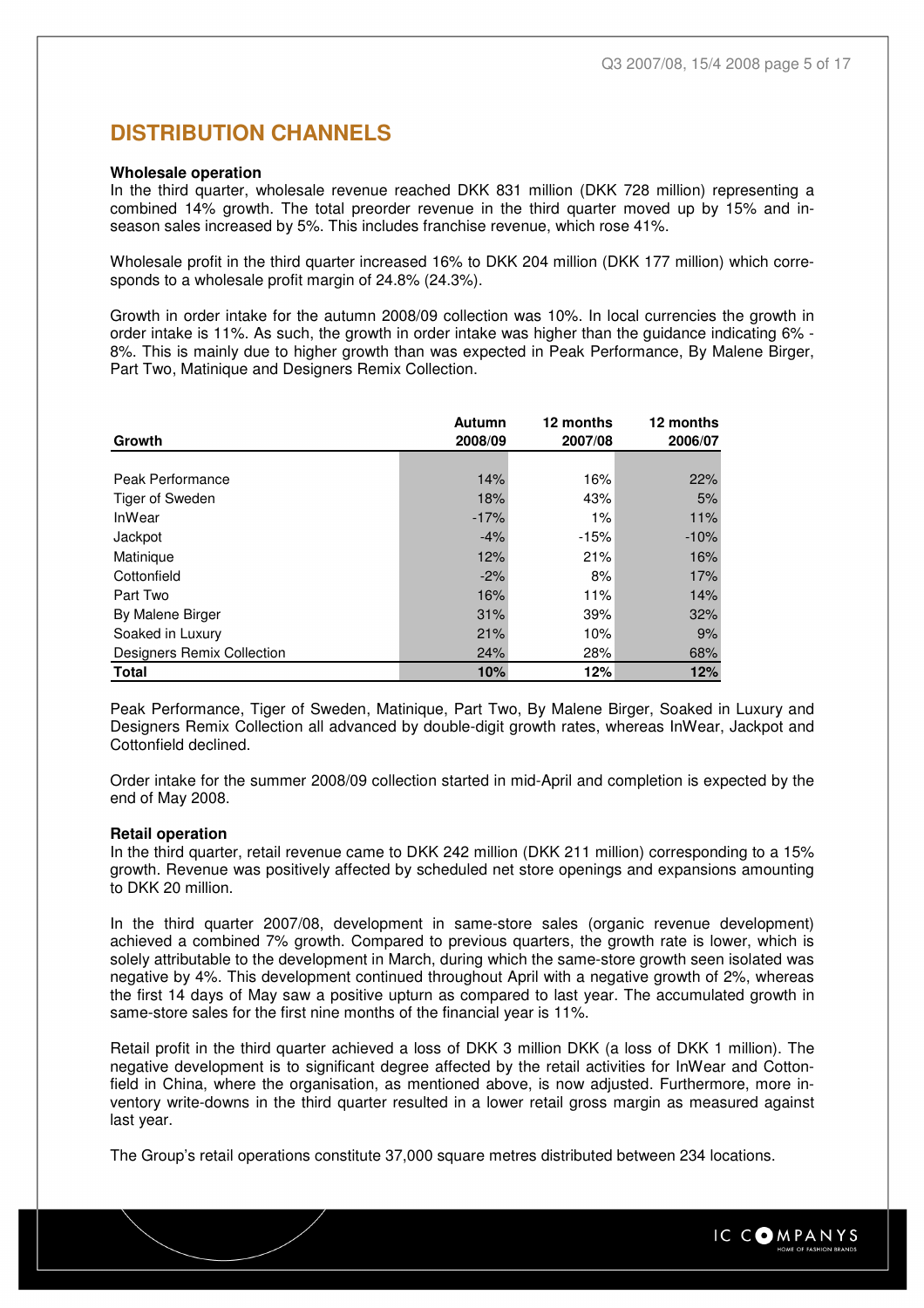#### **Outlet operation**

Outlet revenue in the third quarter reached DKK 31 million (DKK 27 million), corresponding to a 14% growth. Outlet profit for the third quarter increased DKK 2 million, equivalent to a profit margin of 12.8% (7.8%).

Outlet operation forms an integral part of the Group's business model for the profitable sale of residual post-season products. The Group operates 24 outlet stores.

## **EARNINGS DEVELOPMENT**

#### **Increasing gross profit**

For the third quarter, gross profit reached DKK 664 million (DKK 576 million) which corresponds to an increase of 15%. The third quarter achieved a gross margin of 60.1% (59.6%).

The Group's sourcing currencies in the third quarter 2007/08 are hedged at a lower exchange rate than in the same period in 2006/07. Seen isolated this benefits the Group's gross margin by 1.2% points in the third quarter 2007/08.

As previously announced the gross margin improvement from the combined effect of the development in sourcing currencies is expected to be at the level of 1.0% - 1.2%-points in the second half of 2007/08 and combined 1.5 - 1.8%-points for the full year 2007/08 relative to 2006/07.

#### **Increasing operating costs**

Costs were DKK 511 million (DKK 431 million) in the third quarter, which equals a 19% increase. The cost rate increased by 1.7%-points to 46.3% as measured against the third quarter last year.

The development is affected by non-recurring costs amounting to DKK 20 million. DKK 13 million is related to severance pay to the Group's CEO. Further, the Group had an extraordinary loss on trade receivables amounting to a total of DKK 7 million from two export partners.

#### **Earnings development**

In the third quarter 2007/08, operating profit was up 5% to DKK 153 million (DKK 145 million), which equals an EBIT margin of 13.8% (15.0%).

#### **Financial items**

Net financial items were reduced DKK 1.0 million to DKK 6.5 million (DKK 7.5 million). Interest expenses have increased DKK 0.8 million as a result of averagely higher utilisation of the Group's credit facilities, whereas settlement of forward exchange contracts is positive by DKK 2.8 million (DKK 1.0 million).

#### **Income tax**

Tax costs amounting to DKK 41 million are recognised, which represents 28% of the pre-tax profit.

#### **Net result**

Net result for the third quarter increased by 7% to DKK 105 million (DKK 98 million). Earnings per share were DKK 5.9 (DKK 5.2) in the third quarter, which equals a 13% growth.

## **CASH FLOWS AND BALANCE SHEET**

#### **Cash flows**

Cash flows from operating activities for the third quarter were an outflow of DKK 65 million (an outflow of DKK 89 million), which represents an improvement of DKK 24 million. The development is attributable to increased earnings and decreased funds tied up in working capital.

Gross investments came to DKK 31 million in the third quarter 2007/08 (DKK 35 million), of which refurbishing stores and showrooms account for DKK 25 million.

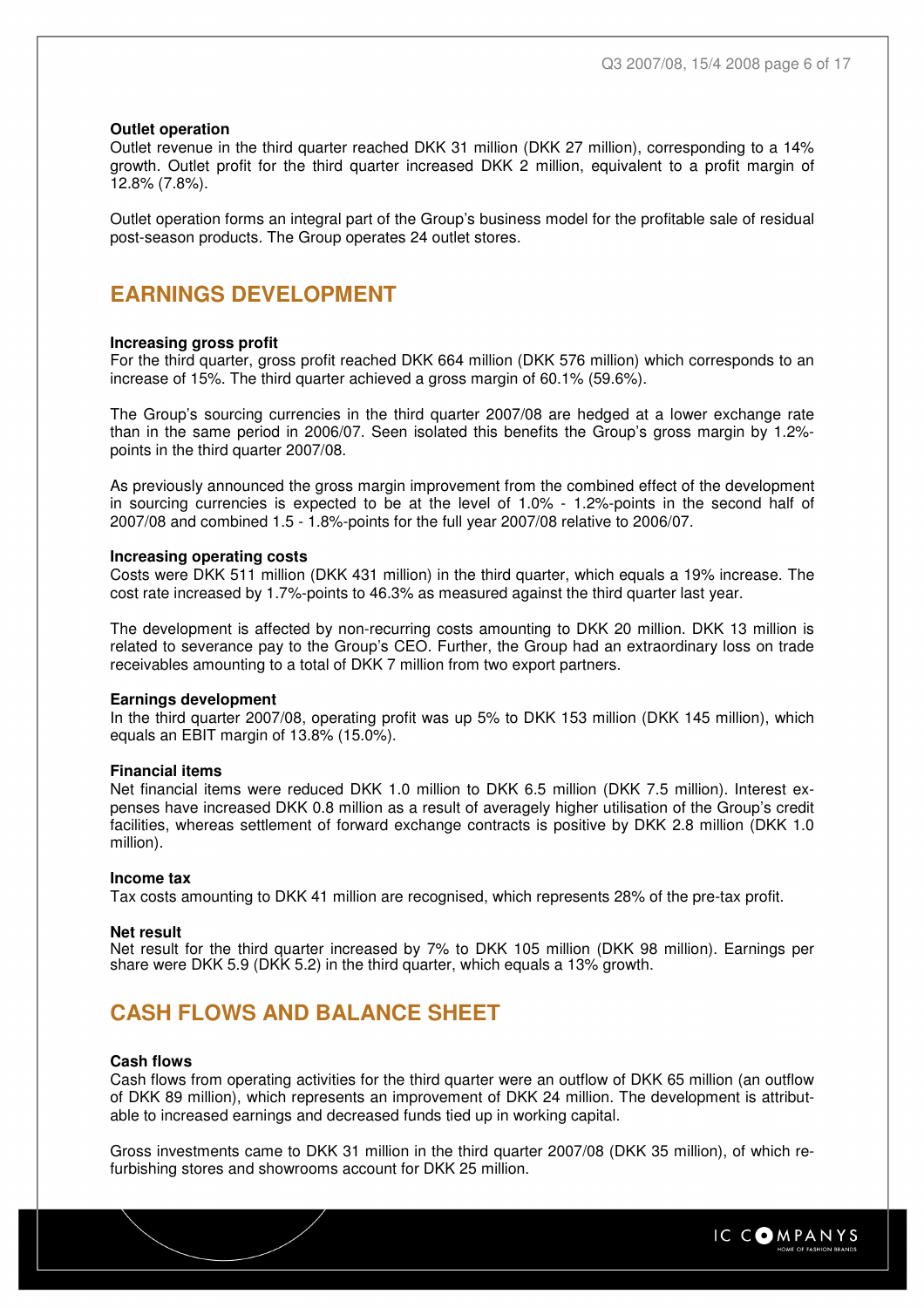The free cash flows from operating and investing activities were in the third quarter 2007/08 an outflow of DKK 97 million (an outflow of DKK 124 million), which represents an improvement of DKK 27 million relative to last year.

Third quarter cash flows from financing activities were an outflow of DKK 95 million (an outflow of DKK 83 million). In the period, share buyback constituted DKK 95 million.

The total cash flow for the third quarter was an outflow of DKK 192 million (an outflow of DKK 207 million).

#### **Net interest-bearing debt**

Consolidated net interest-bearing debt was DKK 736 million (DKK 663 million) which amounts to an increase of DKK 73 million relative to 31 March 2007. The increase is primarily caused by increased current liabilities as a result of increased activity and the Group's share buyback programme that combined amounted to DKK 214 million since 31 March 2007.

#### **Balance**

Group assets increased DKK 258 million to DKK 2,280 million as at 31 March 2008 (DKK 2,021 million). The increase is exclusively contributable to growth in current assets amounting to DKK 275 million, of which the increase of cash funds constitutes DKK 82 million.

Inventory increased DKK 89 million relative to last year, which corresponds to 26%. This development results from increasing activity and an increased number of retail square metres. Furthermore, there are significantly more goods in transit as compared to last year, as the deliveries from the production companies have been brought forward so as to ensure timely deliveries of the summer collections. The delivery situation is satisfactory and progresses as planned. The share of surplus products of the total inventory was reduced compared to last year.

Trade receivables increased DKK 93 million or 17%, which is primarily due to increased activity, but also averagely higher debtor days as compared to the same period last year.

Non-current assets decreased DKK 17 million relative to the same date last year. Consolidated deferred net tax assets are reduced DKK 54 million to DKK 110 million as at 31 March 2008 (DKK 164 million). This is mainly attributable to an adjustment of tax rates constituting DKK 16 million and the utilisation of deferred assets in 2006/07 of DKK 33 million.

#### **Equity movements**

Equity is at 31 March 2008 increased DKK 105 million to DKK 672 million as compared to 30 June 2007. Equity ratio is at 31 March 2008 29.5% (34.1%).

In the period, dividend of DKK 74 million was paid and treasury shares bought back amounted to DKK 124 million.

In the autumn of 2007, the Group's Executive Board, executive employees and other key employees exercised stock options under incentive-based compensation plans, which led to an increase in equity of DKK 25 million.

Movements in equity and treasury shares are specified on page 14.

#### **Share buyback**

As previously announced, in the period 3 January 2008 to 30 June 2008 IC Companys A/S expects to carry out a share buyback programme of approximately DKK 200 million.

The second programme was completed 14 May 2008 and constituted DKK 86 million. At its meeting 14 May 2008 the Board of Directors of IC Companys A/S decided to initiate the third and last programme amounting to DKK 47 million. This programme is initiated 15 May 2008 and will be completed 31 July 2008.

In addition, the Group bought back 110,000 treasury shares to cover stock option programmes to the Group's new Chief Executive Officer and to the Chief Financial Officer upon his appointment to the

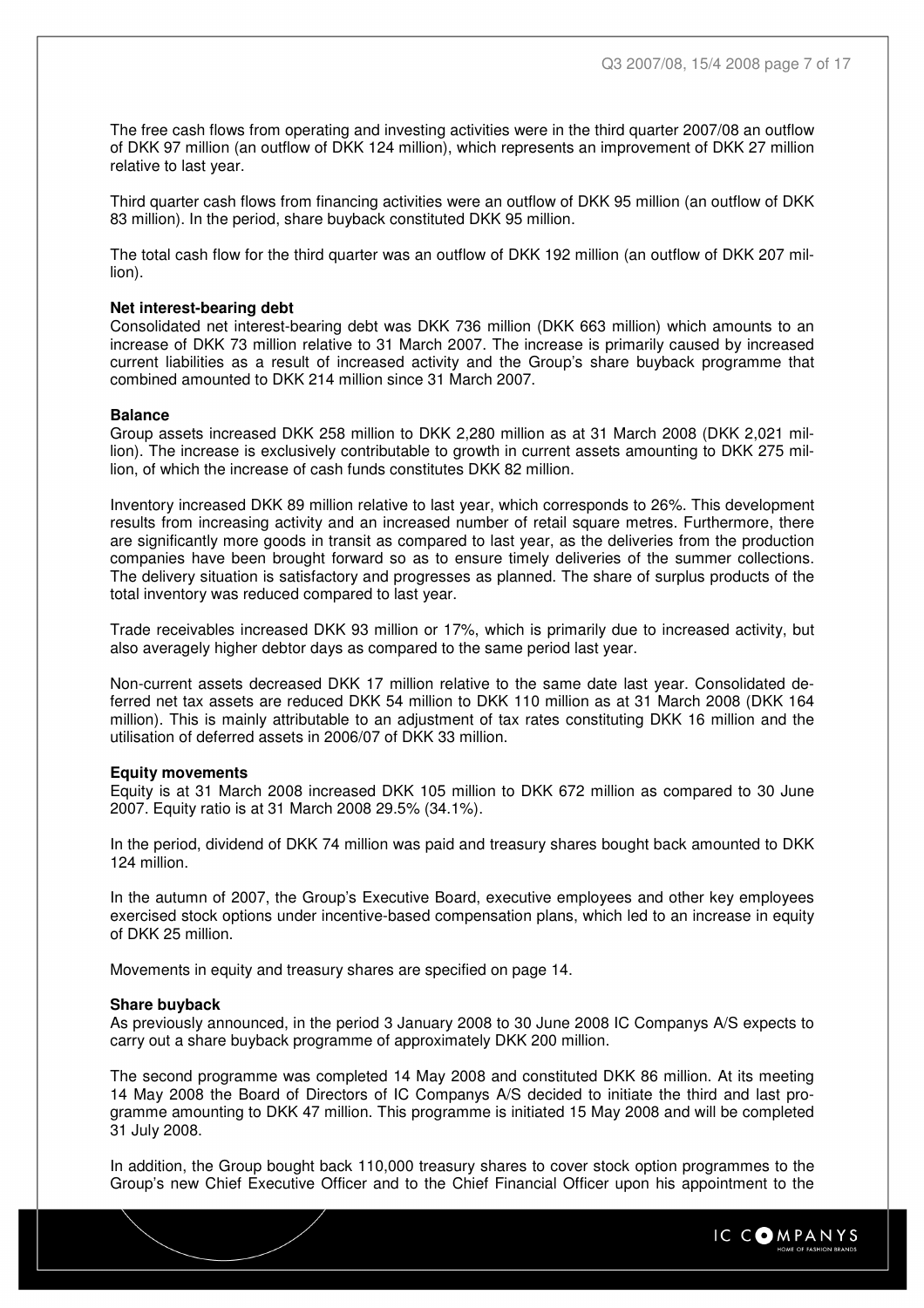Executive Board. The stock option programme is outlined in detail in note 3 on page 16 and in stock exchange announcement no. 21 of 31 March 2008.

Movements in treasury shares are specified on page 14.

## **OUTLOOK 2007/08**

2007/08 full year revenue guidance is in the region of DKK 3,750 million (previously DKK 3,750 - 3,800 million) and an operating profit in the region of DKK 375 million (previously DKK 400 - 440 million). The result is affected by non-recurring costs amounting to DKK 20 million and deteriorating retail revenue and in-season sales in March and April.

Direct sales promoting investments in the form of showrooms, refurbishments and opening new stores will be carried through in the region of DKK 110 - 120 million (previously DKK 130 - 140 million). In addition, investments in the IT platform and warehouse facilities will be carried out in the financial year 2007/08 in the region of DKK 15 - 25 million (previously DKK 20 - 30 million).

The previously announced share buyback programme of DKK 200 million is retained. The third and last programme of DKK 47 million will be initiated 15 May 2008.

In the assessment of the outlook it should be noted that the consolidated revenue and profit are significantly higher in the first half year than in the second half year and that the fourth quarter seen in isolation is loss-making.

IC Companys A/S

Niels Martinsen **Henrik Theilbjørn** Henrik Theilbjørn Chairman of the Board of Directors **President & CEO** 

#### **Contacts**

Chris Bigler Chief Financial Officer Tel + 45 3266 7017

Henrik Steensgaard Investor Relations Manager Tel + 45 3266 7409

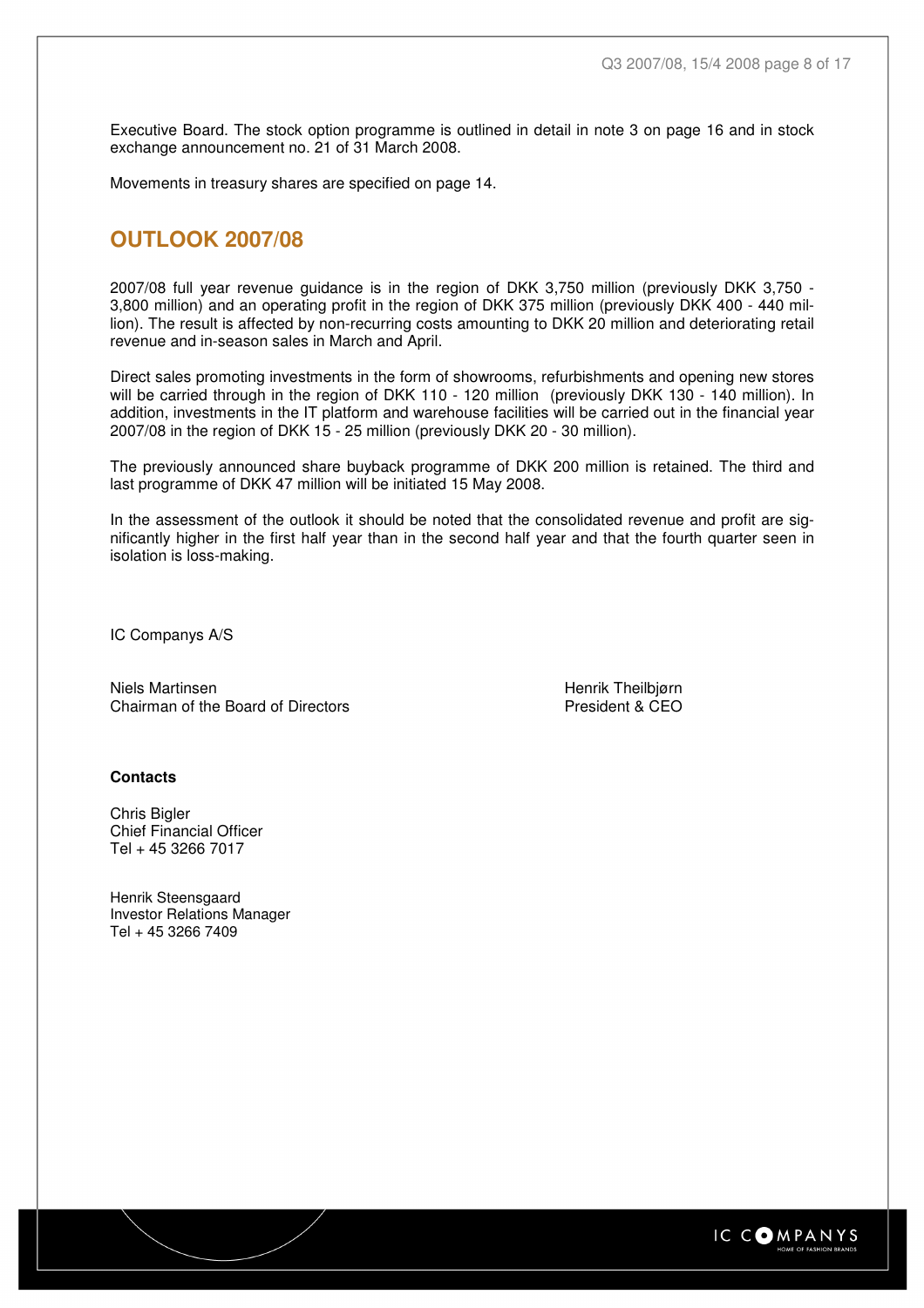## **STATEMENT BY THE MANAGEMENT**

The Board of Directors and the Executive Board have considered and approved the interim financial report for the period 1 January 2008 - 31 March 2008.

The interim financial report is unaudited and has been prepared in accordance with IAS 34 "Interim Financial Reporting" as adopted by the EU, cf. section on accounting polices and additional Danish interim reporting requirements for listed companies.

We consider the accounting policies applied to the effect that the interim financial report gives a true and fair view of the Group's assets, liabilities and financial position as at 31 March 2008, and of the results of the Group's operations and cash flows in the period 1 January 2008 - 31 March 2008.

Copenhagen, 14 May 2008

**EXECUTIVE BOARD:** 

HENRIK THEILBJØRN MIKKEL V. OLESEN CHRIS BIGLER<br>President & CEO Chief Operating Officer Chief Financial Officer

Chief Operating Officer

**BOARD OF DIRECTORS:** 

NIELS ERIK MARTINSEN HENRIK HEIDEBY OLE WENGEL

Deputy Chairman

PER BANK **ANDERS COLDING FRIIS** NIELS HERMANSEN

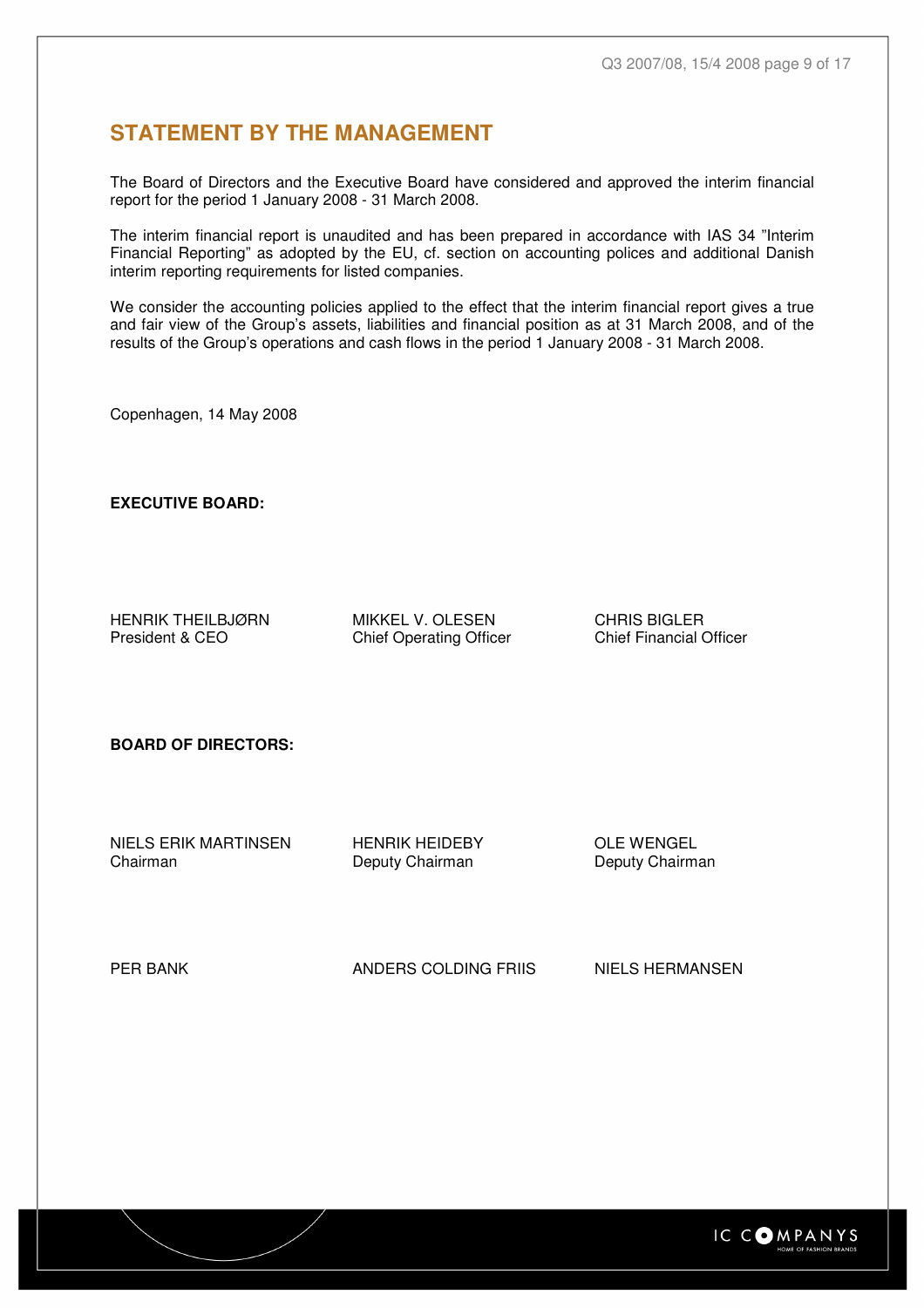# **DISTRIBUTION CHANNELS**

|                                               |               | Retail<br>Outlet<br>Group |               | Wholesale     |               |               |               |               |
|-----------------------------------------------|---------------|---------------------------|---------------|---------------|---------------|---------------|---------------|---------------|
| DKK million                                   | Q3<br>2007/08 | Q3<br>2006/07             | Q3<br>2007/08 | Q3<br>2006/07 | Q3<br>2007/08 | Q3<br>2006/07 | Q3<br>2007/08 | Q3<br>2006/07 |
| Revenue<br>Growth                             | 831<br>14%    | 728                       | 242<br>15%    | 211           | 31<br>14%     | 27            | 1.104<br>14%  | 966           |
| Distribution channel profit/(loss)            | 204           | 177                       | (3)           | (1)           |               | 2             | 205           | 178           |
| Distribution channel profit margin            | 24.6%         | 24.3%                     | $-1.2%$       | $-0.9%$       | 12.8%         | 7.8%          | 18.6%         | 18.4%         |
| Unallocated corporate costs*                  |               |                           |               |               |               |               | (52)          | (33)          |
| <b>Operating profit</b><br><b>EBIT</b> margin |               |                           |               |               |               |               | 153<br>13.8%  | 145<br>15.0%  |

|                                    | Wholesale           | Retail<br>Outlet<br>Group |                     |                     |                     |                     |                     |                     |
|------------------------------------|---------------------|---------------------------|---------------------|---------------------|---------------------|---------------------|---------------------|---------------------|
| DKK million                        | 9 months<br>2007/08 | 9 months<br>2006/07       | 9 months<br>2007/08 | 9 months<br>2006/07 | 9 months<br>2007/08 | 9 months<br>2006/07 | 9 months<br>2007/08 | 9 months<br>2006/07 |
| Revenue<br>Growth                  | 2,199<br>10%        | 1,991                     | 817<br>20%          | 684                 | 103<br>9%           | 95                  | 3,119<br>13%        | 2.770               |
| Distribution channel profit/(loss) | 491                 | 401                       | 74                  | 58                  | 21                  | 18                  | 586                 | 477                 |
| Distribution channel profit margin | 22.3%               | 20.1%                     | 9.1%                | 8.4%                | 20.7%               | 19.3%               | 18.8%               | 17.2%               |
| Unallocated corporate costs*       |                     |                           |                     |                     |                     |                     | (133)               | (99)                |
| <b>Operating profit</b>            |                     |                           |                     |                     |                     |                     | 453                 | 378                 |
| <b>EBIT</b> margin                 |                     |                           |                     |                     |                     |                     | 14.5%               | 13.7%               |
|                                    |                     |                           |                     |                     |                     |                     |                     |                     |

\* Unallocated corporate costs comprise IT, finance, HR, legal and general management.

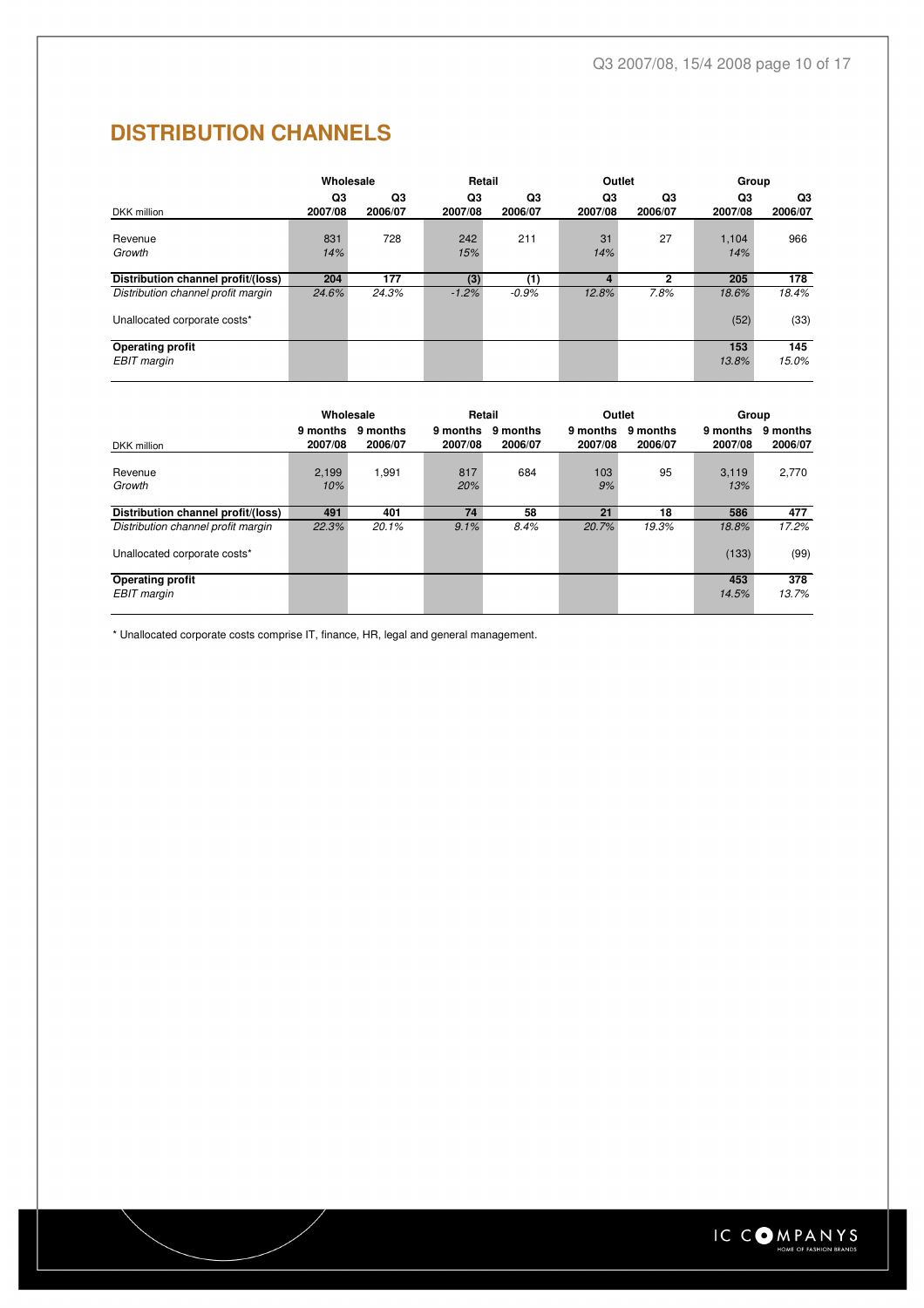# **INCOME STATEMENT**

|                                                          |               |               | <b>GROUP</b>        |                     |                      |
|----------------------------------------------------------|---------------|---------------|---------------------|---------------------|----------------------|
| DKK million                                              | Q3<br>2007/08 | Q3<br>2006/07 | 9 months<br>2007/08 | 9 months<br>2006/07 | 12 months<br>2006/07 |
|                                                          |               |               |                     |                     |                      |
| <b>REVENUE</b>                                           | 1,103.9       | 966.3         | 3,119.1             | 2,769.5             | 3,353.8              |
| Cost of sales                                            | (440.2)       | (389.9)       | (1,226.5)           | (1, 147.2)          | (1,370.9)            |
| <b>GROSS PROFIT</b>                                      | 663.7         | 576.4         | 1,892.7             | 1,622.3             | 1,982.9              |
| Staff costs                                              | (248.8)       | (208.6)       | (697.2)             | (599.3)             | (807.2)              |
| Depreciation, amortisation and writedown of fixed assets | (30.9)        | (24.6)        | (81.6)              | (70.2)              | (96.3)               |
| Other operating expenses                                 | (234.8)       | (199.9)       | (663.9)             | (584.0)             | (755.5)              |
| Other gains and losses                                   | 3.3           | 2.1           | 3.1                 | 9.3                 | 16.2                 |
| <b>OPERATING PROFIT</b>                                  | 152.5         | 145.4         | 453.1               | 378.1               | 340.1                |
| Financial income<br>Financial expenses                   | 9.1<br>(15.6) | 3.3<br>(10.8) | 19.5<br>(39.3)      | 16.4<br>(31.3)      | 16.9<br>(36.6)       |
| <b>PROFIT BEFORE TAX</b>                                 | 146.0         | 137.9         | 433.3               | 363.2               | 320.4                |
| Income tax for the period                                | (40.9)        | (40.0)        | (121.3)             | (105.3)             | (79.8)               |
| PROFIT FOR THE PERIOD                                    | 105.1         | 97.9          | 311.9               | 257.9               | 240.6                |
| <b>PROFIT ALLOCATION:</b>                                |               |               |                     |                     |                      |
| Equity holders of IC Companys A/S                        | 102.8         | 95.1          | 307.5               | 254.5               | 235.0                |
| Minority interest                                        | 2.3           | 2.8           | 4.4                 | 3.4                 | 5.6                  |
|                                                          | 105.1         | 97.9          | 311.9               | 257.9               | 240.6                |
| <b>EARNINGS PER SHARE</b>                                |               |               |                     |                     |                      |
| Earnings per share DKK<br>Diluted earnings per share DKK | 5.9<br>5.9    | 5.3<br>5.2    | 17.6<br>17.4        | 14.1<br>13.9        | 13.1<br>12.9         |
| Specification of revenue:                                |               |               |                     |                     |                      |
| Own brands                                               | 1,095.9       | 959.0         | 3,090.5             | 2,746.1             | 3,322.0              |
| Discontinued brands<br><b>External brands</b>            | 0.1<br>7.9    | 1.0<br>6.3    | 0.3<br>28.3         | 6.2<br>17.2         | 7.2<br>24.6          |
| <b>Total revenue</b>                                     | 1,103.9       | 966.3         | 3,119.1             | 2,769.5             | 3,353.8              |

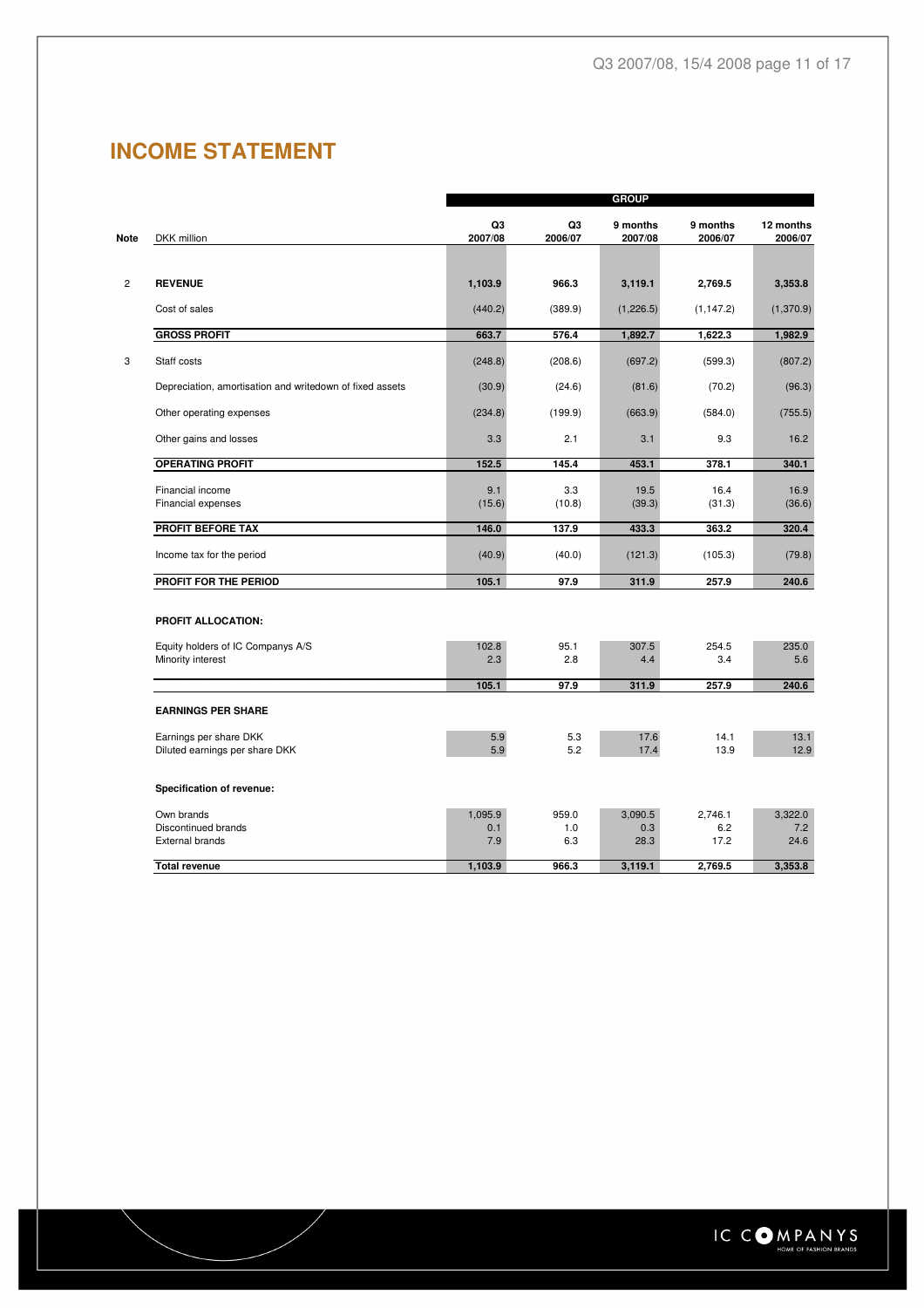# **BALANCE SHEETS – ASSETS**

|                                                  |            | <b>GROUP</b> |            |
|--------------------------------------------------|------------|--------------|------------|
| DKK million                                      | 31.03.2008 | 31.03.2007   | 30.06.2007 |
| <b>NON-CURRENT ASSETS</b>                        |            |              |            |
| Goodwill                                         | 199.2      | 202.2        | 201.0      |
| Software and IT systems                          | 18.5       | 19.6         | 24.0       |
| Trademark rights                                 | 0.2        | 0.2          | 0.2        |
| Leasehold rights                                 | 20.2       | 21.4         | 20.6       |
| IT systems under development                     | 8.2        |              |            |
| Intangible assets                                | 246.3      | 243.4        | 245.8      |
| Land and buildings                               | 176.5      | 174.4        | 177.6      |
| Leasehold improvements                           | 107.3      | 99.7         | 100.2      |
| Equipment and furniture                          | 129.0      | 117.4        | 122.8      |
| Property, plant and equipment under construction | 16.0       | 21.0         | 8.2        |
| Property, plant and equipment                    | 428.8      | 412.5        | 408.8      |
| Financial assets                                 | 28.7       | 20.6         | 24.4       |
| Deferred tax assets                              | 139.1      | 183.0        | 137.1      |
| Other non-current assets                         | 167.8      | 203.6        | 161.5      |
| <b>Total non-current assets</b>                  | 842.9      | 859.5        | 816.1      |
| <b>CURRENT ASSETS</b>                            |            |              |            |
| Inventories                                      | 436.6      | 347.2        | 466.4      |
| Trade receivables                                | 651.3      | 558.8        | 266.6      |
| Income tax receivable                            | 16.3       | 9.1          | 3.1        |
| Other receivables                                | 35.8       | 50.0         | 54.3       |
| Prepayments                                      | 95.1       | 77.1         | 97.9       |
| Cash and cash equivalents                        | 201.5      | 119.7        | 144.9      |
| <b>Total current assets</b>                      | 1,436.6    | 1,161.9      | 1,033.2    |
|                                                  |            |              |            |
| <b>TOTAL ASSETS</b>                              | 2,279.5    | 2,021.4      | 1,849.3    |

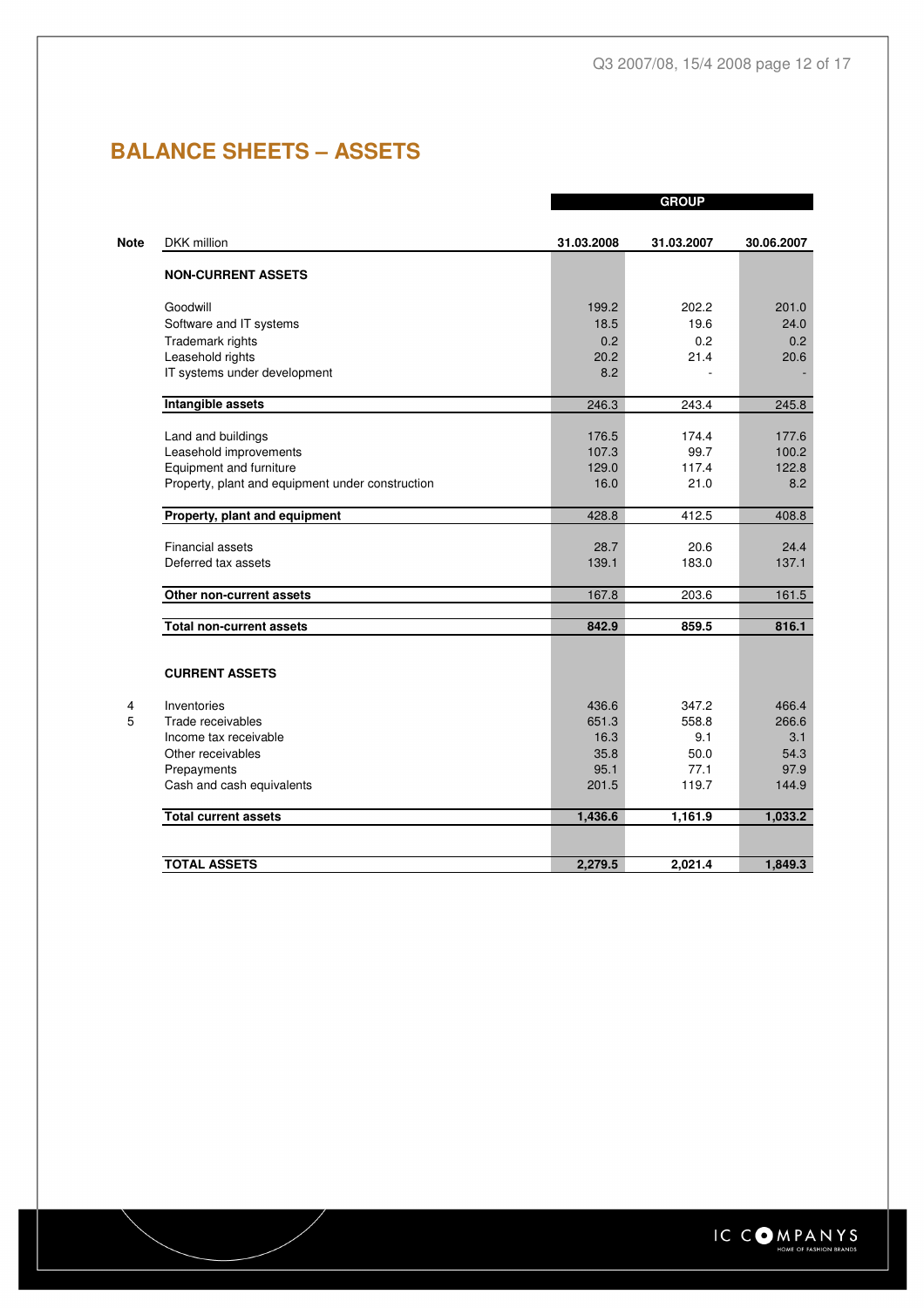# **BALANCE SHEET – EQUITY AND LIABILITIES**

|            | <b>GROUP</b>                                                      |                                                                   |
|------------|-------------------------------------------------------------------|-------------------------------------------------------------------|
|            |                                                                   |                                                                   |
| 31.03.2008 | 31.03.2007                                                        | 30.06.2007                                                        |
|            |                                                                   |                                                                   |
|            |                                                                   |                                                                   |
|            |                                                                   | 559.5                                                             |
|            |                                                                   | 7.1                                                               |
|            |                                                                   |                                                                   |
| 671.5      | 690.2                                                             | 566.6                                                             |
|            |                                                                   |                                                                   |
|            |                                                                   |                                                                   |
|            |                                                                   | 29.0                                                              |
|            | 8.9                                                               | 5.1                                                               |
| 168.0      | 168.0                                                             | 168.0                                                             |
|            | 8.2                                                               |                                                                   |
|            |                                                                   |                                                                   |
|            |                                                                   | 202.1                                                             |
|            |                                                                   | 534.5                                                             |
|            |                                                                   |                                                                   |
| 180.8      | 178.7                                                             | 296.8                                                             |
| 16.6       | 23.0                                                              | 38.9                                                              |
| 121.3      | 105.3                                                             |                                                                   |
|            | 1.2                                                               |                                                                   |
|            |                                                                   | 210.4                                                             |
|            |                                                                   | 1,080.6                                                           |
|            |                                                                   |                                                                   |
| 1,608.0    | 1,331.2                                                           | 1,282.7                                                           |
|            |                                                                   |                                                                   |
| 2,279.5    | 2,021.4                                                           | 1,849.3                                                           |
|            | 663.9<br>7.6<br>29.5<br>5.9<br>203.4<br>764.0<br>321.9<br>1,404.6 | 685.3<br>4.9<br>19.0<br>204.1<br>596.5<br>0.7<br>221.7<br>1,127.1 |

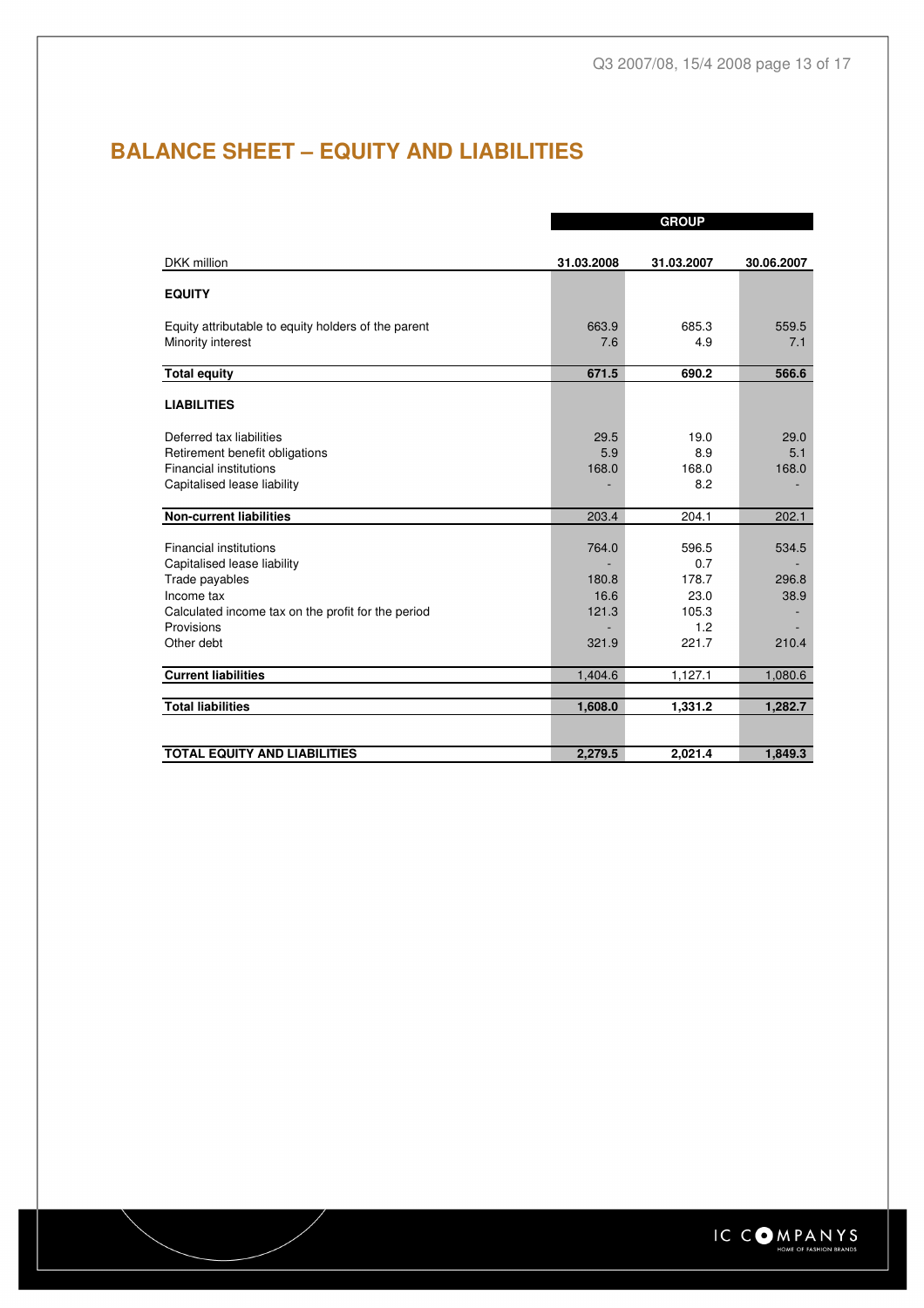# **MOVEMENTS IN EQUITY**

|                                               |         | <b>Reserve for</b>       |                    |          |          |          |         |
|-----------------------------------------------|---------|--------------------------|--------------------|----------|----------|----------|---------|
|                                               | Share   | hedging                  | <b>Translation</b> | Retained | Proposed | Minority |         |
| DKK million                                   | capital | transactions             | reserve            | earnings | dividend | interest | Total   |
| Equity at 1 July 2007                         | 183.9   | (4.7)                    | (10.7)             | 320.8    | 70.2     | 7.1      | 566.6   |
| Profit for the period                         | ۰       | $\overline{\phantom{a}}$ |                    | 307.5    | $\sim$   | 4.4      | 311.9   |
| Currency translations of subsidiaries         | ٠       |                          | (13.1)             |          |          | ٠        | (13.1)  |
| Issue of share-based payment plans            | 1.1     | $\overline{\phantom{a}}$ | ٠                  | 25.4     | $\sim$   | ٠        | 26.5    |
| Recognition of share-based payments           | ۰       | $\sim$                   | ٠                  | 5.5      | $\sim$   | ٠        | 5.5     |
| Gain/loss on derivative financial instruments |         | (28.0)                   |                    |          |          | ٠        | (28.0)  |
| Paid dividend                                 | ۰       | $\overline{\phantom{a}}$ | ٠                  | 0.2      | (70.2)   | (3.9)    | (73.9)  |
| Share buy back                                | $\sim$  |                          | ٠                  | (124.0)  | $\sim$   | ٠        | (124.0) |
| Equity at 31 March 2008                       | 185.0   | (32.7)                   | (23.8)             | 535.4    |          | 7.6      | 671.5   |
|                                               |         |                          |                    |          |          |          |         |

| DKK million                                   | Share<br>capital | <b>Reserve for</b><br>hedging<br>transactions | <b>Translation</b><br>reserve | Retained<br>earnings | Proposed<br>dividend | Minority<br>interest | Total   |
|-----------------------------------------------|------------------|-----------------------------------------------|-------------------------------|----------------------|----------------------|----------------------|---------|
| Equity at 1 July 2006                         | 188.5            | (17.2)                                        | (8.6)                         | 347.6                | 67.7                 | 1.5                  | 579.5   |
| Profit for the period                         | ۰                | $\overline{\phantom{a}}$                      |                               | 254.5                | ۰                    | 3.4                  | 257.9   |
| Currency translations of subsidiaries         | ۰                | ٠                                             | 1.9                           | ۰                    | ۰                    |                      | 1.9     |
| Issue of share-based payment plans            | 1.1              | $\overline{\phantom{a}}$                      |                               | 23.1                 | ۰                    |                      | 24.2    |
| Recognition of share-based payments           | ۰                | ٠                                             |                               | 4.0                  | ٠                    |                      | 4.0     |
| Gain/loss on derivative financial instruments |                  | 25.8                                          |                               | ٠                    | ٠                    |                      | 25.8    |
| Paid dividend                                 | ۰                | ٠                                             |                               | ٠                    | (67.7)               |                      | (67.7)  |
| Share buy back                                | ۰                | $\overline{\phantom{a}}$                      |                               | (135.4)              |                      |                      | (135.4) |
| Equity at 31 March 2007                       | 189.6            | 8.6                                           | (6.7)                         | 493.8                |                      | 4.9                  | 690.2   |

| Development in treasury shares                                      |            |
|---------------------------------------------------------------------|------------|
| Treasury shares 30 June 2007                                        | 853,607    |
| Executive option plan exercised                                     | (40,000)   |
| Share buyback for employee option plan                              | 83,000     |
| Cancellation of shares bought back in 2006/07                       | (585, 925) |
| Share buyback in 2007/08                                            | 731.200    |
| Share buyback for option plan to new members of the executive board | 110,000    |
| Treasury shares 14 May 2008                                         | 1.151.882  |

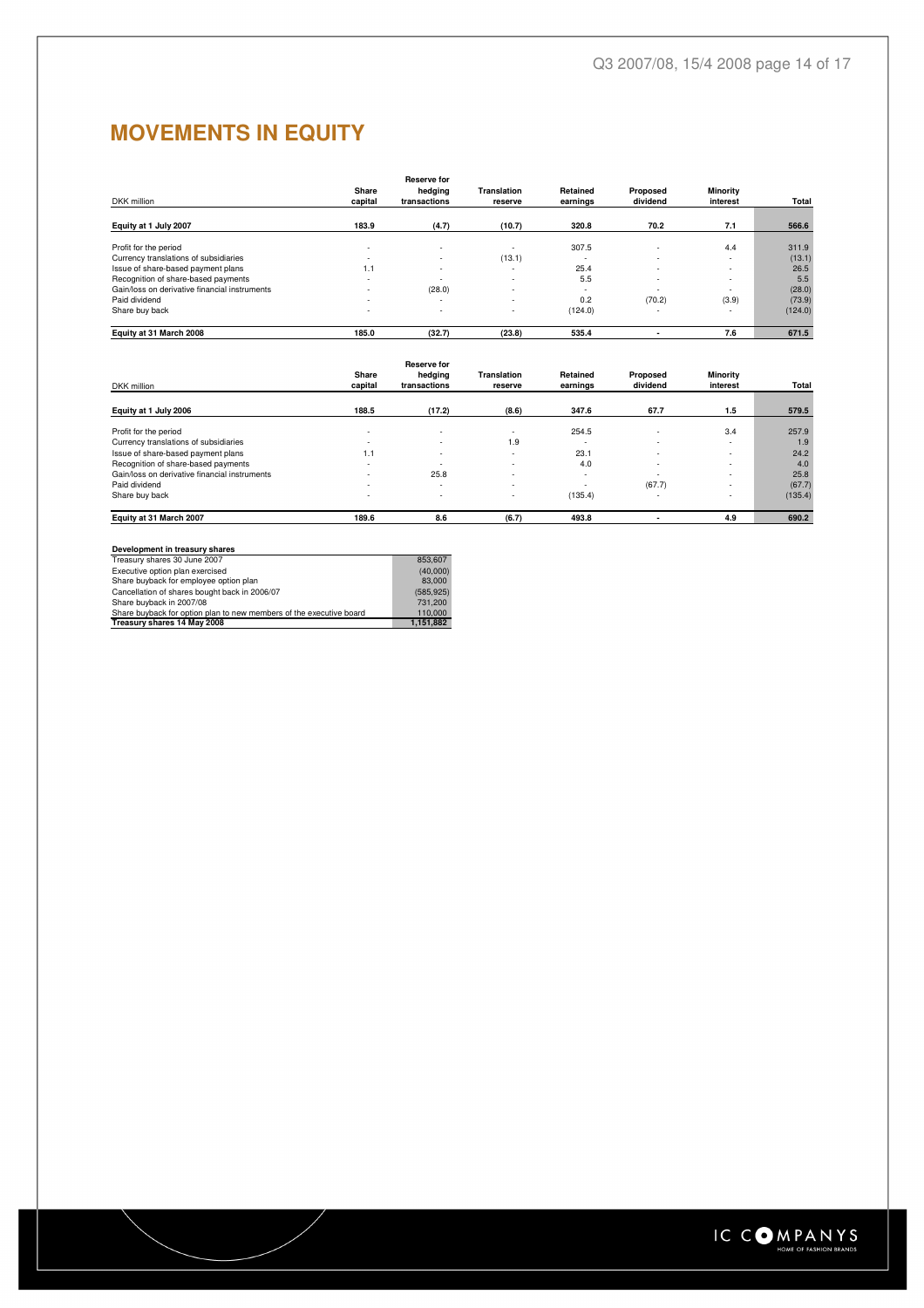# **GROUP CASH FLOW STATEMENT**

|                                                                                                |         |         | <b>GROUP</b> |          |           |
|------------------------------------------------------------------------------------------------|---------|---------|--------------|----------|-----------|
|                                                                                                | Q3      | Q3      | 9 months     | 9 months | 12 months |
| DKK million                                                                                    | 2007/08 | 2006/07 | 2007/08      | 2006/07  | 2006/07   |
| <b>CASH FLOW FROM OPERATING ACTIVITIES</b>                                                     |         |         |              |          |           |
| <b>Operating profit</b>                                                                        | 152.5   | 145.4   | 453.1        | 378.1    | 340.1     |
|                                                                                                |         |         |              |          |           |
| Reversed depreciation and impairment losses and profit/(loss)<br>on sale of non-current assets | 27.5    | 25.5    | 78.4         | 69.5     | 95.9      |
| Reversed cost for share-based payment plans                                                    | 1.8     | 1.5     | 5.5          | 4.0      | 6.0       |
| Other adjustments                                                                              | (11.6)  | 13.5    | (11.1)       | 3.0      | (1.0)     |
| Change in working capital                                                                      | (219.0) | (250.5) | (366.8)      | (336.1)  | (93.1)    |
| Cash flow from operating activities before financial items                                     | (48.8)  | (64.6)  | 159.1        | 118.5    | 347.9     |
| Financial income received                                                                      | 8.1     | 3.0     | 19.1         | 16.0     | 16.4      |
| Financial expenses paid                                                                        | (14.4)  | (9.8)   | (39.1)       | (29.8)   | (36.4)    |
| Cash flow from ordinary activities                                                             | (55.1)  | (71.4)  | 139.1        | 104.7    | 327.9     |
|                                                                                                |         |         |              |          |           |
| Income tax paid                                                                                | (10.3)  | (17.4)  | (34.6)       | (26.1)   | (36.7)    |
| Total net cash flow from operating activities                                                  | (65.4)  | (88.8)  | 104.5        | 78.6     | 291.2     |
| <b>CASH FLOW FROM INVESTING ACTIVITIES</b>                                                     |         |         |              |          |           |
| Acquisition of activities etc.                                                                 |         |         |              | (37.0)   | (37.0)    |
| Purchase of intangible assets                                                                  | (5.2)   | (4.9)   | (16.0)       | (9.4)    | (17.3)    |
| Purchase of property, plant and equipment                                                      | (26.8)  | (33.4)  | (85.9)       | (107.5)  | (133.6)   |
| Change in deposits and other financial assets                                                  | 0.4     |         | (4.7)        |          | (2.2)     |
| Purchase and sale of other non-current assets                                                  | 0.4     | 3.2     | 0.7          | 2.6      | 3.7       |
| Total net cash flow from investing activities                                                  | (31.2)  | (35.1)  | (105.9)      | (151.3)  | (186.4)   |
| Total net cash flow from operating- and investing activities                                   | (96.6)  | (123.9) | (1.5)        | (72.7)   | 104.8     |
| <b>CASH FLOW FROM FINANCING ACTIVITIES</b>                                                     |         |         |              |          |           |
| Net proceeds from non-current financial liabilities raised                                     |         | (0.5)   |              | 8.9      | 7.5       |
| Share buyback                                                                                  | (95.1)  | (82.2)  | (124.0)      | (135.4)  | (225.5)   |
| Dividends paid                                                                                 |         |         | (73.9)       | (67.7)   | (67.7)    |
| Proceeds from excercise of share-based payment plans                                           |         | 0.0     | 26.4         | 24.2     | 24.2      |
| Total net cash flow from financing activities                                                  | (95.1)  | (82.7)  | (171.5)      | (170.0)  | (261.5)   |
| <b>CASH FLOW FOR THE PERIOD</b>                                                                | (191.7) | (206.6) | (173.0)      | (242.7)  | (156.7)   |
|                                                                                                |         |         |              |          |           |
| <b>CASH AND CASH EQUIVALENTS</b>                                                               |         |         |              |          |           |
| Cash and cash equivalents, beginning of period                                                 | (369.9) | (270.1) | (389.6)      | (233.4)  | (233.4)   |
| Currency translation adjustment of cash, beginning of period                                   | (0.9)   | (0.1)   | (0.0)        | (0.7)    | 0.5       |
| Cash flow for the period                                                                       | (191.7) | (206.6) | (173.0)      | (242.7)  | (156.7)   |
| Cash and cash equivalents, end of period                                                       | (562.5) | (476.8) | (562.5)      | (476.8)  | (389.6)   |

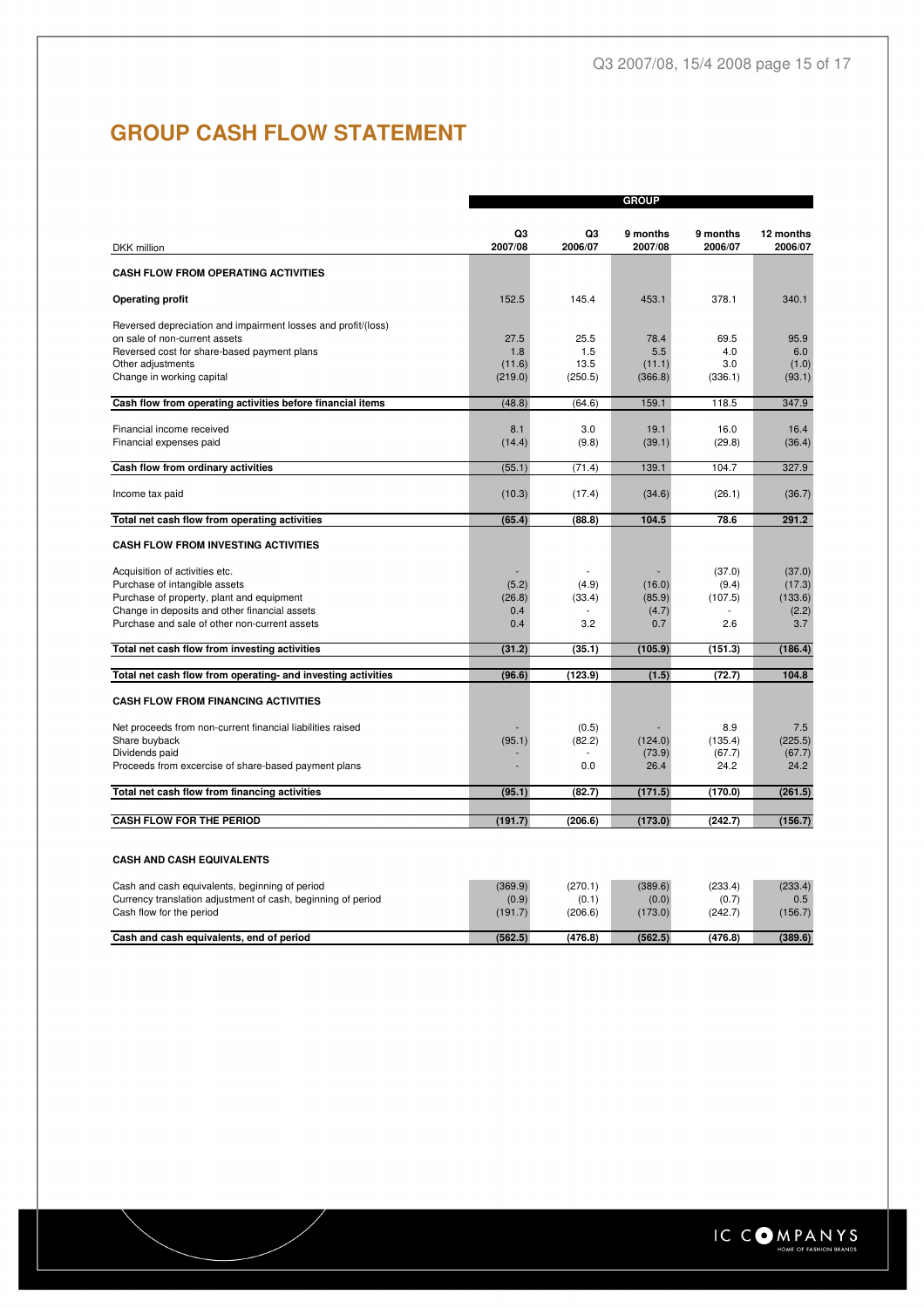## **NOTES**

## **1. ACCOUNTING POLICIES**

The interim financial report is prepared in accordance with IAS 34 "Interim Financial Reporting" and additional Danish disclosure requirements to the interim financial reports for listed companies.

The financial year 2007/08 is the first time that the Group presents interim financial reports in accordance with IAS 34, which compared to previous interim reports has entailed a more detailed presentation of statement of movements in equity and more detailed notes for specific areas. Comparative figures in the interim financial reports are adjusted to reflect the changed presentation.

The accounting policies applied in the interim financial report are unchanged with respect to the Company's Annual Report for 2006/07. For more information on the accounting policies, we refer to our Annual Report for 2006/07.

### **2. SEASONABILITY**

The Group's business area is influenced by seasonal fluctuations. These fluctuations are attributable to seasonality in deliveries to wholesale customers and a sales season of the Group's products that varies over the year in retail and outlet operations. The Group's wholesale peak quarters are historically first and third quarter. By association, revenue and operating profit vary in the various reporting periods, and interim financial reports are not necessarily indicative of future trends. Results of the individual quarters are therefore not reliable sources in terms of projecting the Group's development.

## **3. SHAREBASED REMUNERATION**

#### **Stock option grants in 2007/08**

As previously announced in stock exchange announcement no. 21 of 31 March 2008, the Board of Directors has made the decision to grant 100,000 stock options to the Group's new CEO, Niels Mikkelsen. The granted stock options give admittance to, in immediate continuation of the company's release of the annual report for 2008/09, 2009/10, 2010/11, 2011/2012 and 2012/13, against payment in cash, to buy 20,000 shares annually.

Further, the Board of Directors has also decided to grant 30,000 stock options to Chris Bigler. The granted stock options give admittance to, in immediate continuation of the company's release of the annual report for 2007/08, 2008/09 and 2009/10, against payment in cash, to buy 10,000 shares annually.

For both programmes applies that stock options that have not been exercised in one year can be exercised the following two years. In case the employment is terminated, all un-exercised options will lapse. The exercise price for the stock options has been set as the highest rate of the closing price for the company's share on OMX on 31 March 2008 and the average of the closing price in the five previous business days. An interest of 5% per annum will be charged.

By applying the Black & Scholes formula and on assumptions of an exercise price of DKK 180, a volatility of 25% per annum, an expected dividend rate at 2.6% and a risk-free interest of 4.15% per annum, the market value of the stock option programme to Niels Mikkelsen amounts to DKK 2.5 million and DKK 0.7 million to Chris Bigler.